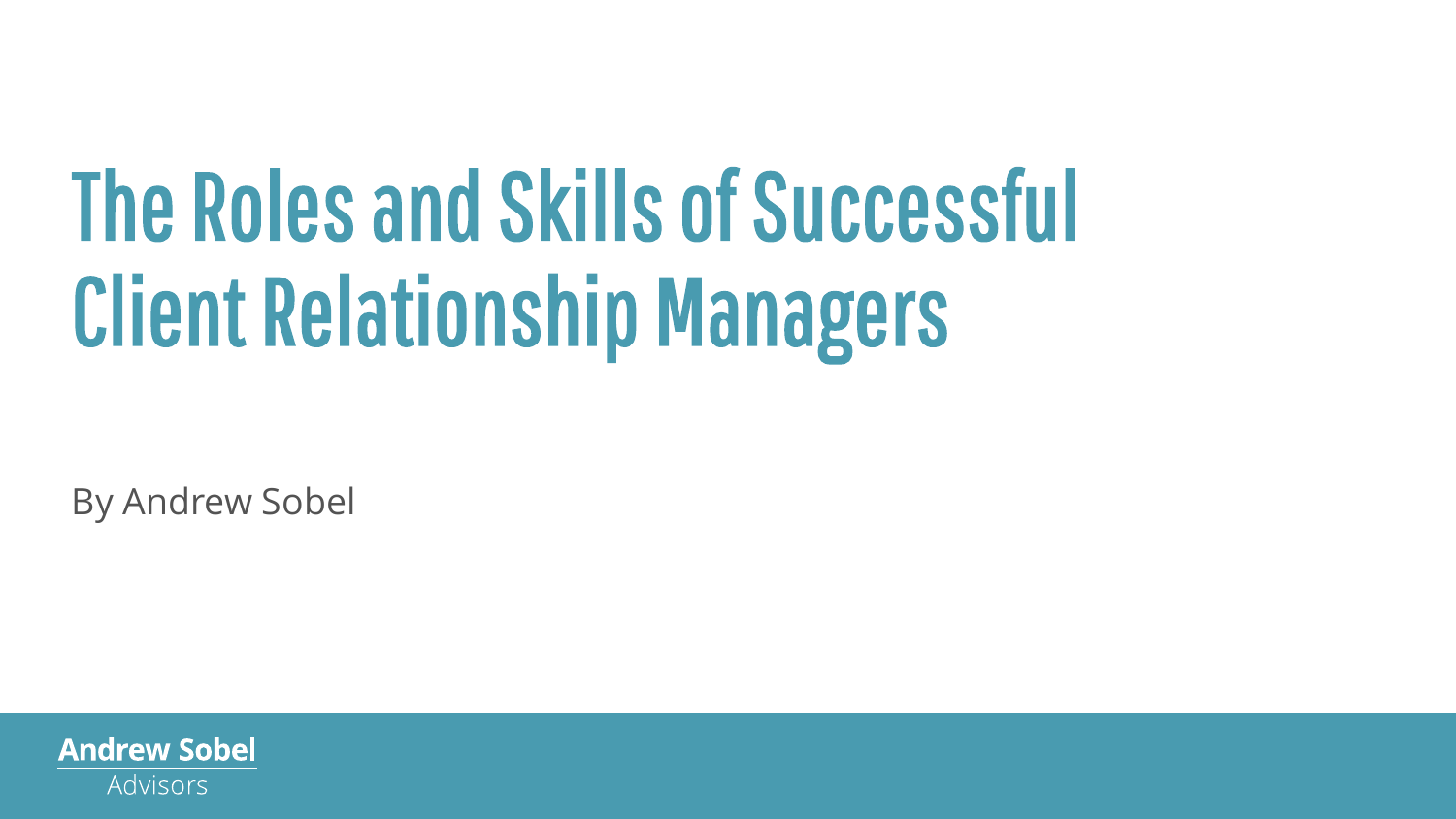### What are the essential roles of a Relationship Manager or Client Account Executive?

- **1. Aspiration-Setting:** Sets bold aspirations—a clear vision—for the development of the relationship.
- **2. Relationship Strategy:** Sets and executes a client relationship strategy that defines which issues to focus on, which opportunities to pursue, and which individuals to invest in.
- **3. Team Leadership:** Creates, manages, and leads the team, providing appropriate coaching and mentoring along the way.
- **4. Client Leadership:** Is perceived as a thought leader by senior client executives. Facilitates the development of a vision for the overall success of the company, business area, or function
- **5. Ambassadorship and entrepreneurship:** Identifies, mobilizes, and delivers into the relationship the right people, solutions, resources, and ideas from across the firm.
- **6. Commercial Management and quality control:** Successfully undertakes contract negotiations, ensures financial success, and monitors quality.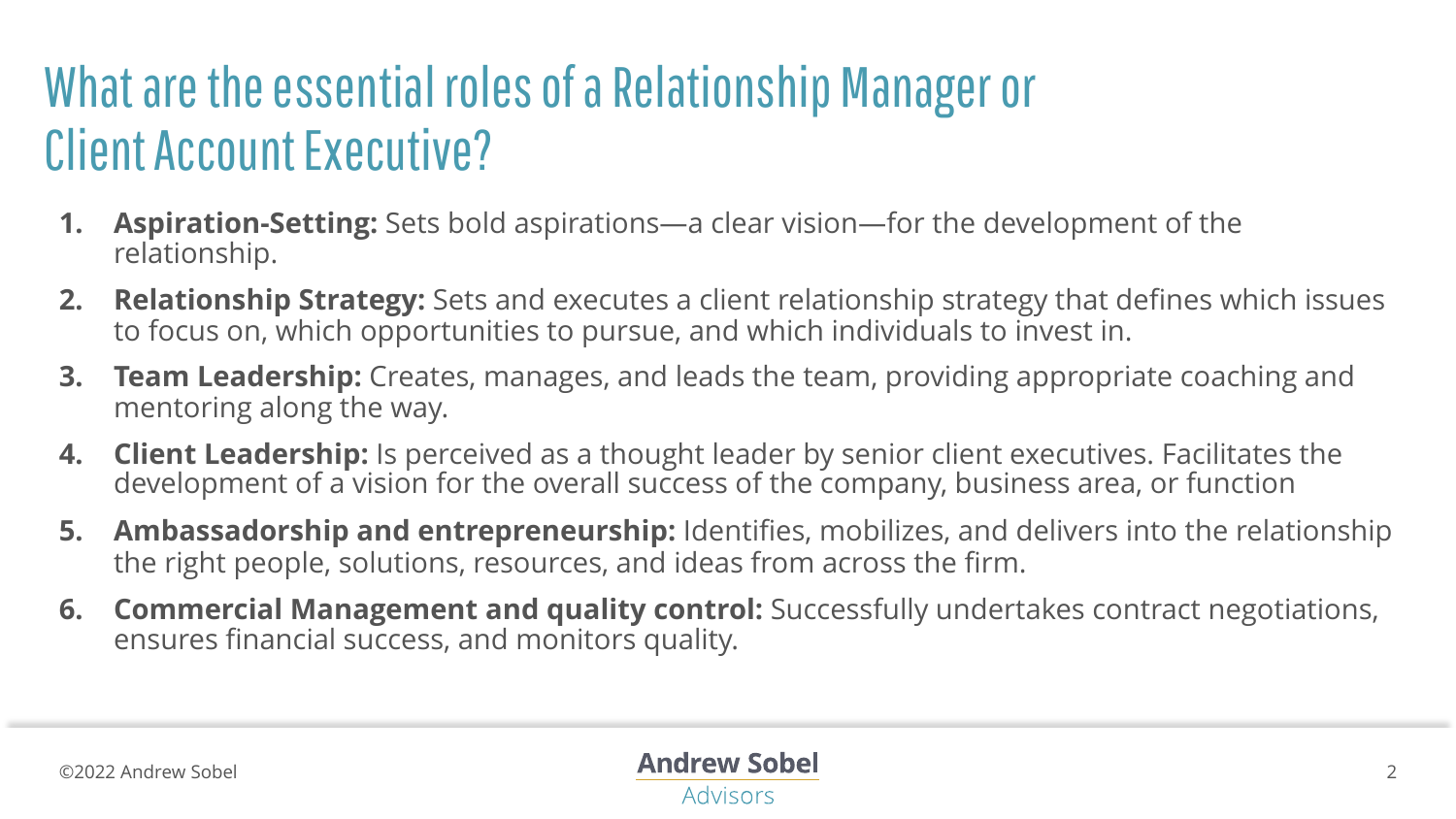### What skills enable relationship managers to fulfill these roles?

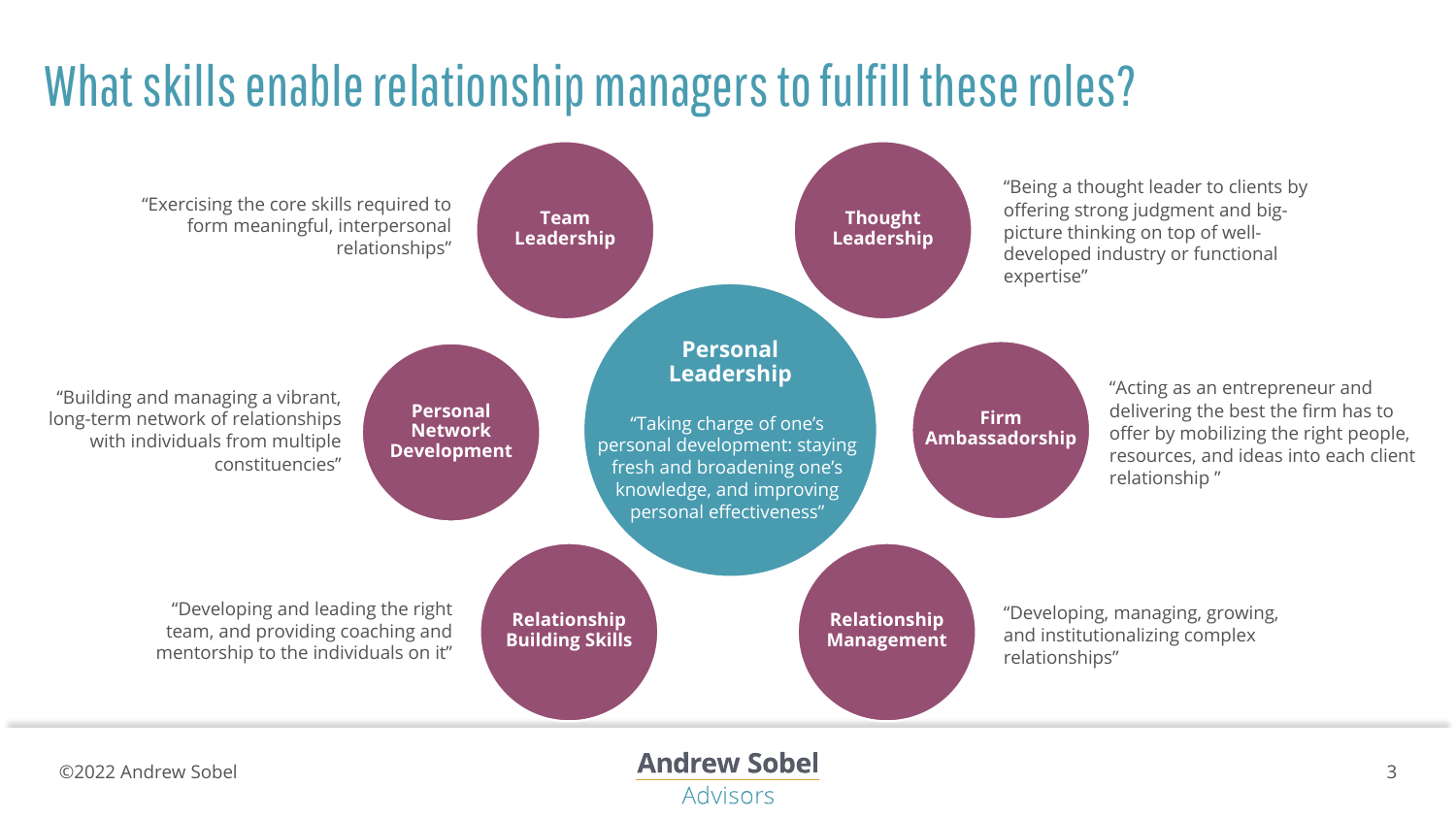## 1. Relationship-Building Skills

"Demonstrates mastery of the core skills required to form meaningful interpersonal relationships"

#### **Behaviors or indicators that would demonstrate mastery of Relationship-Building Skills:**

- **Trust-building:** Able to earn trust in relationships with others by consistently demonstrating integrity (honesty, consistency, and reliability) and professional competence. Is squarely focused on helping others to achieve their agendas--their goals and aspirations. Always meets commitments.
- **Empathy:** Able to tune into other's feelings, thoughts, and daily context. Acts in socially appropriate ways. Shows a genuine interest in other people. Asks good questions, and listens keenly. Able to adjust and adapt social style and communications (e.g., pace, flow, focus of a presentation).
- **Selfless Independence:** Balances dedication to clients with objectivity and independence. Always acts in the client's best interest (except when to do so would cause significant harm to the firm). Willing to say "no" or to disagree on important issues.
- **Executive Relationships:** Has a track record of building strong relationships with executive decision makers and influencers. Has been able to evolve relationships--repeatedly--from Level 1 to Levels 4 and 5 (see next slide). Able to evolve a senior-level "contact" into a "client" for the firm.

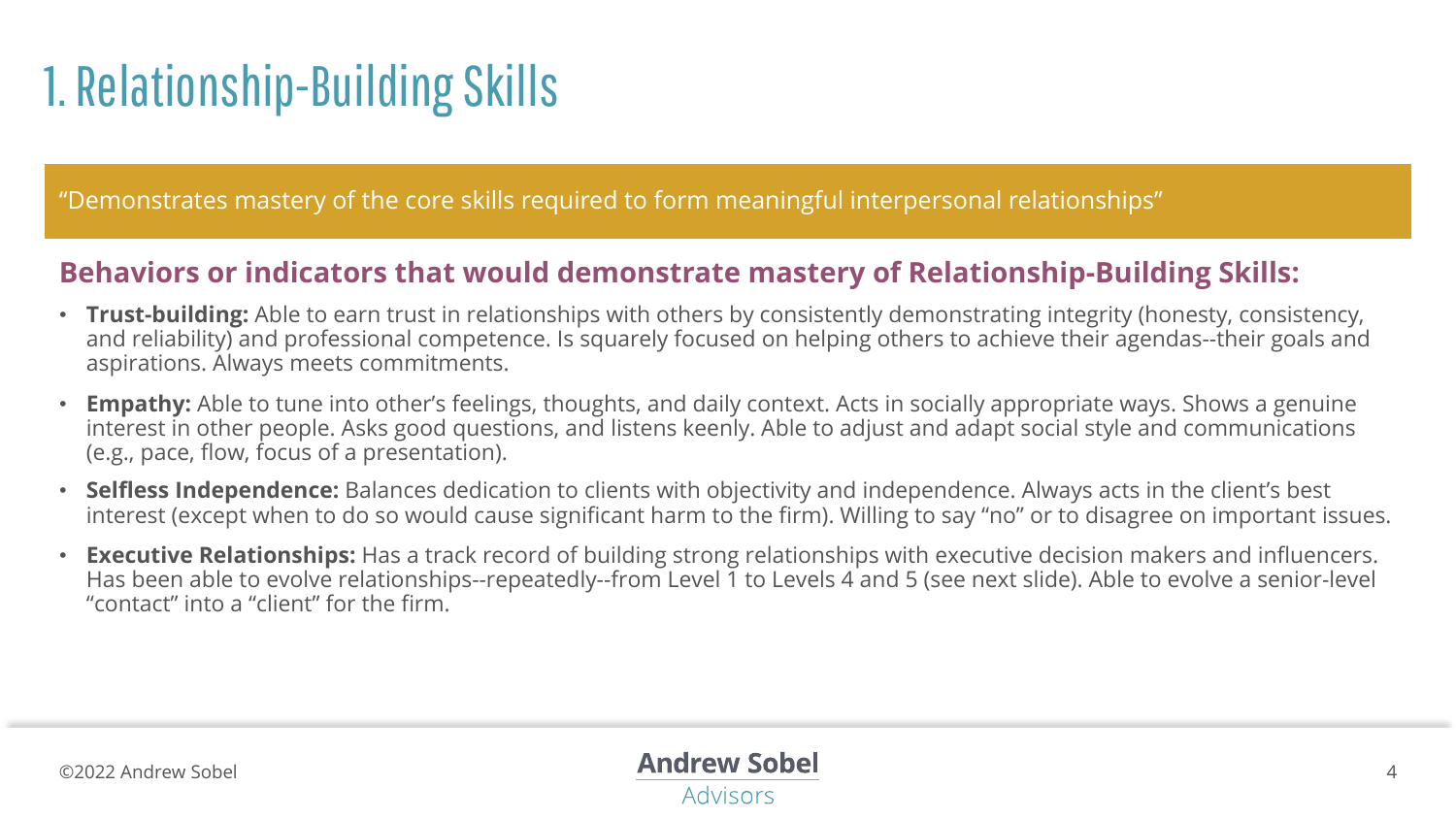### 2. Personal Network Development

"Develops and maintains a vibrant, long-term network of relationships with individuals from multiple constituencies"

#### **Indicators that would demonstrate mastery of Personal Network Development:**

- **Personal brand—being known for something:** Has developed an area or areas of expertise which are clearly recognized within the firm and in the client marketplace. Among clients, and perhaps in the broad marketplace as well, is seen as the "goto" person for a particular service or set of services.
- **Core network:** Has build a set of core relationships within the firm, with decision-making executives at clients, and with other influencers/catalysts in business, government, and/or the community at large. Is tangibly able to use these relationships to gain referrals, references, and valuable introductions.
- **Sustaining:** Actively stays in touch with and maintains relationships with a set of core contacts. Knows how to add value to each relationship through an understanding of that person's professional and personal goals and needs.
- **Traffic building:** Engages in regular traffic-building activities that reinforce personal expertise and the firm's brand. (These traffic-building activities might include intellectual capital development, service offering creation, publishing and speaking, alumni networking, attendance at industry-focused events, development of academic relationships, and so on). Is able to consistently generate new opportunities with existing and/or new clients.

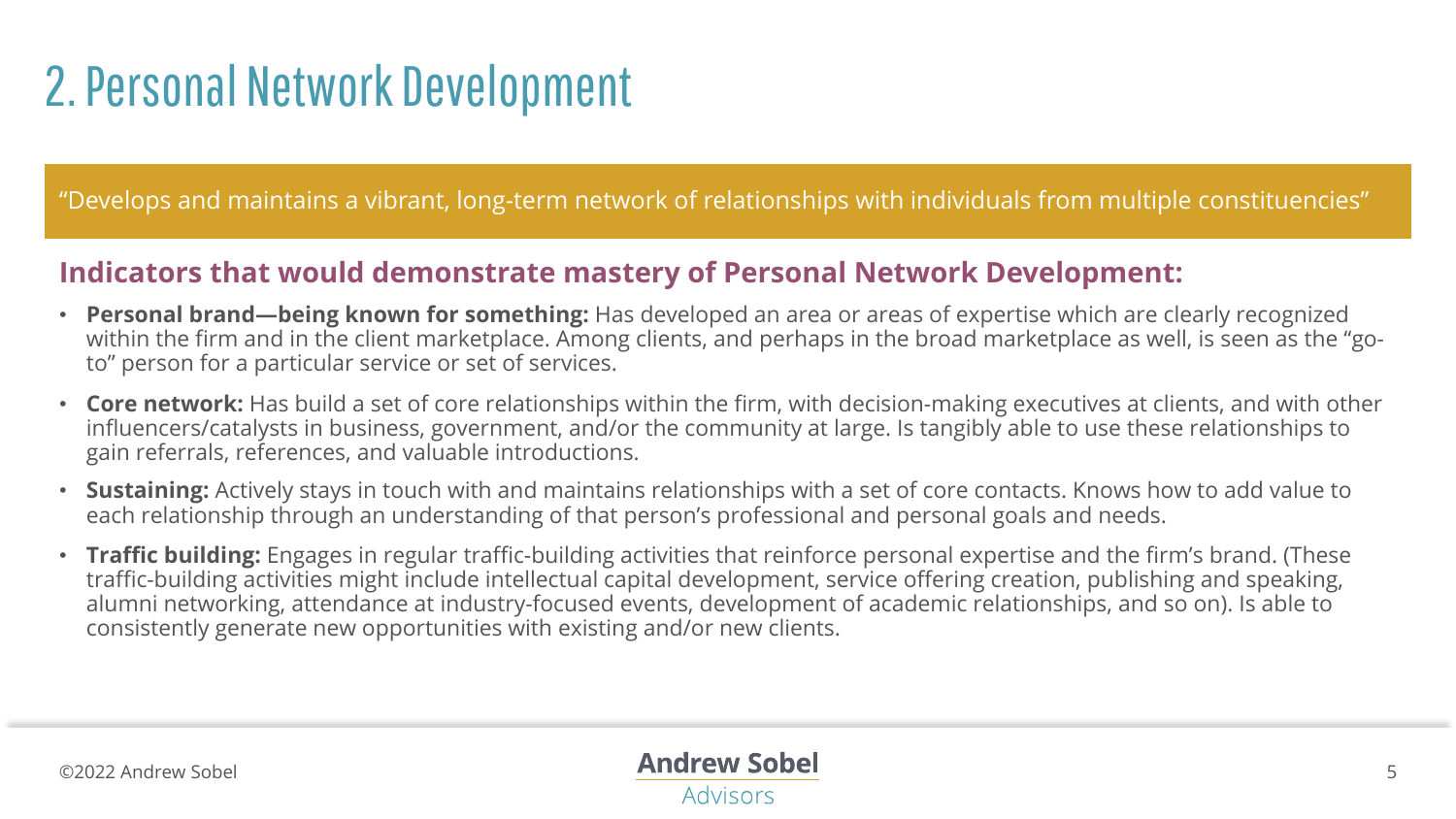### 3. Team Leadership

#### "Assembles, leads, and manages successful project teams whose members learn and grow from the experience"

### **Indicators that would demonstrate mastery of Team Leadership:**

- **Right team:** Puts together teams with the right mix of skills, experience, and backgrounds for each particular client and delivery challenge.
- **Coaching and mentoring:** Works with individual team members to encourage, motivate, and teach.
- **Delegation:** Delegates to team members, and creates an environment where they can take individual initiative and succeed.
- **Accountability:** Helps set goals and tasks for team members, and follows up.
- **Relationships:** Builds positive relationships with team members. Communicates regularly and effectively.
- **Positive experience:** Helps to create a positive, learning experience for each team member. Has a reputation as someone that professionals in the organization would like to work for.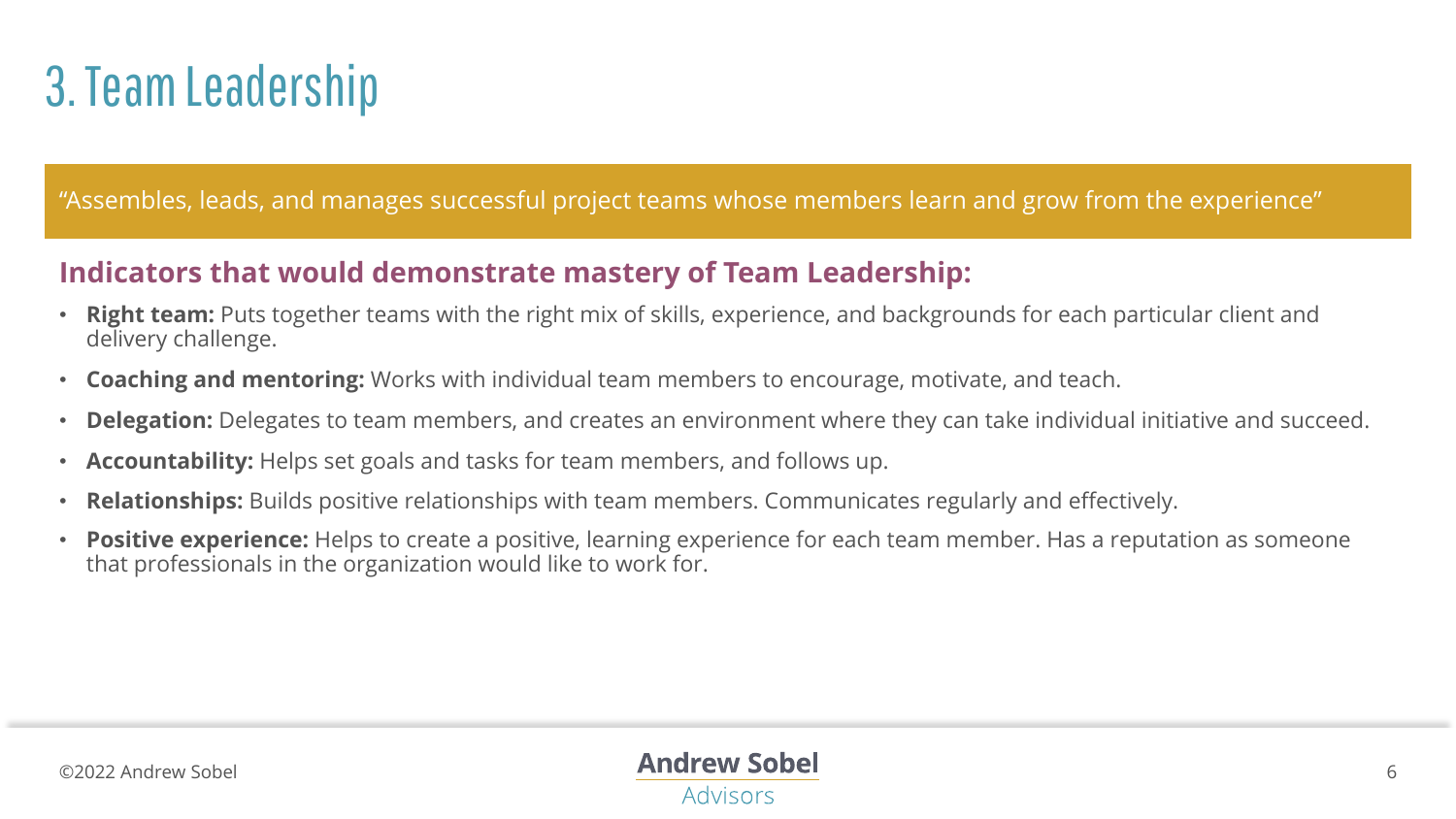## 4. Thought Leadership

"Is recognized by clients as a thought leader who offers strong judgment and big-picture thinking on top of industry or functional expertise"

### **Indicators that would demonstrate mastery of Thought Leadership:**

- **Third-party recognition:** Has achieved acknowledged mastery of a particular function, sector, or other area of expertise. Is cited in publications (press, trade, client) and perhaps asked to speak and participate in public and private events (e.g., industry conferences, client offsites, etc.).
- **Sought after:** Clients actively seek out his views, and involve him in important strategic and operational discussions. Is also sought after by past clients and when in-between engagements, not just when there is a paying assignment.
- **Influence:** Through the strength of acknowledged judgment and expertise, is able to influence client's perspectives, views, and decision-making.
- **Effective solutions:** Works with her team to craft tailored, innovative solutions that truly work for the client. Occasionally breaks the mold or goes against the grain and recommends something that pushes the client in a new or different direction. Willing to buck conventional wisdom.
- **Intellectual capital development:** Tangibly contributes to the enhancement of current service offerings and/or the development of new ones. With her team, creates knowledge that becomes part of the firm's IC. Publishes and/or speaks to codify and communicate her ideas.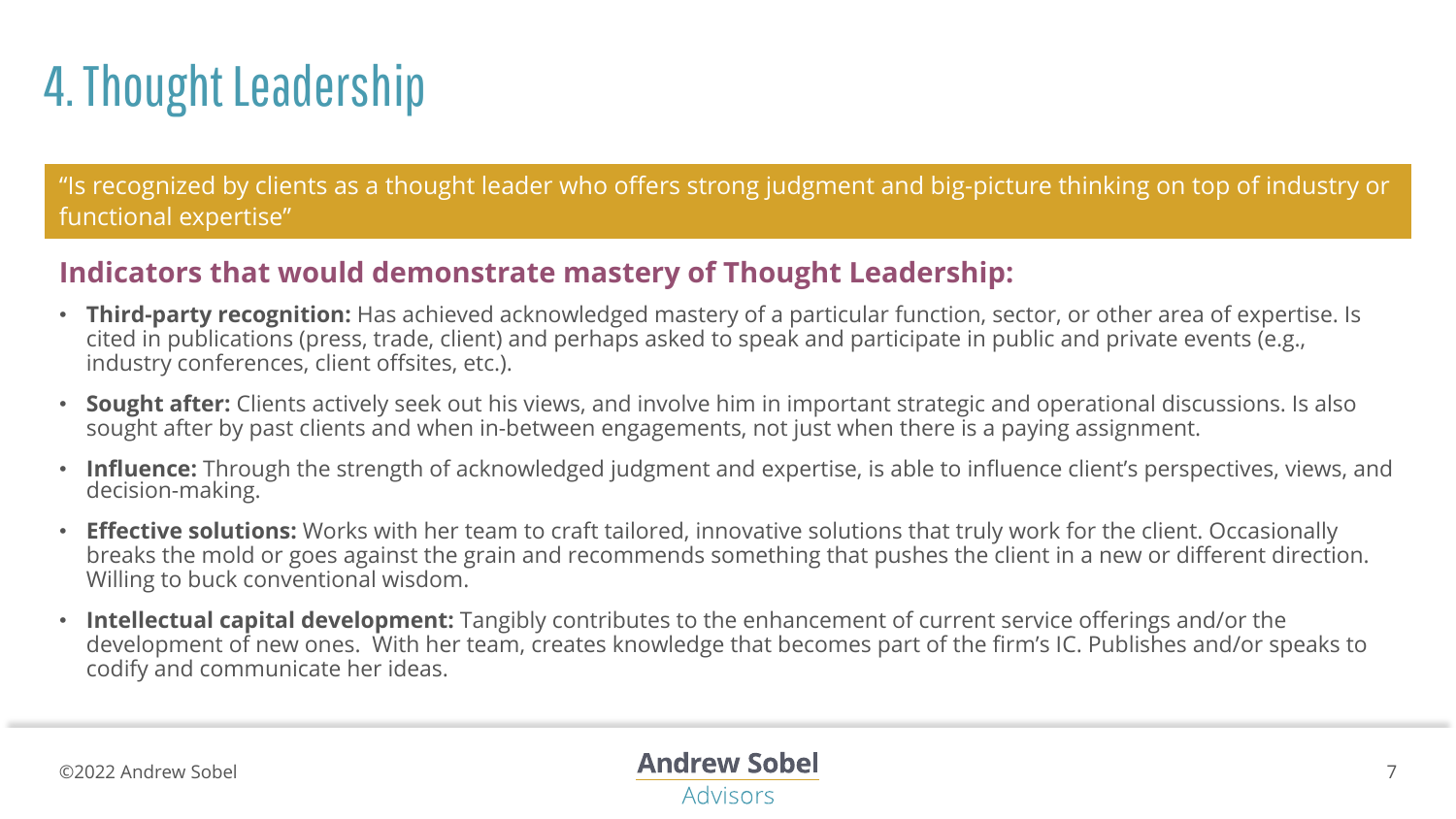## 5. Firm Ambassadorship

"Delivers, as appropriate, the best the firm has to offer by mobilizing the right people, resources, and ideas into each client relationship "

#### **Indicators that would demonstrate mastery of Firm Ambassadorship:**

- **Service offerings:** Has a broad understanding of the firm's service and product offerings. Knows enough about what the firm does to represent that capability in first meetings, and to manage subject matter experts on a team.
- **Firm network:** Has developed a strong network of relationships within the firm. These would include relationships with key individuals in a variety of areas, such as practice/sector leadership, delivery capability, "branded expertise," geography, and relationship management capability.
- **Firm first:** Can sell the firm as opposed to just herself. Demonstrates a belief that clients are clients of the firm and not owned by any one individual.
- **Sharing the relationship:** Demonstrates a willingness to allow others into the relationship. Actively seeks out and draws in colleagues who may, on an ad-hoc basis, help add value to the relationship.

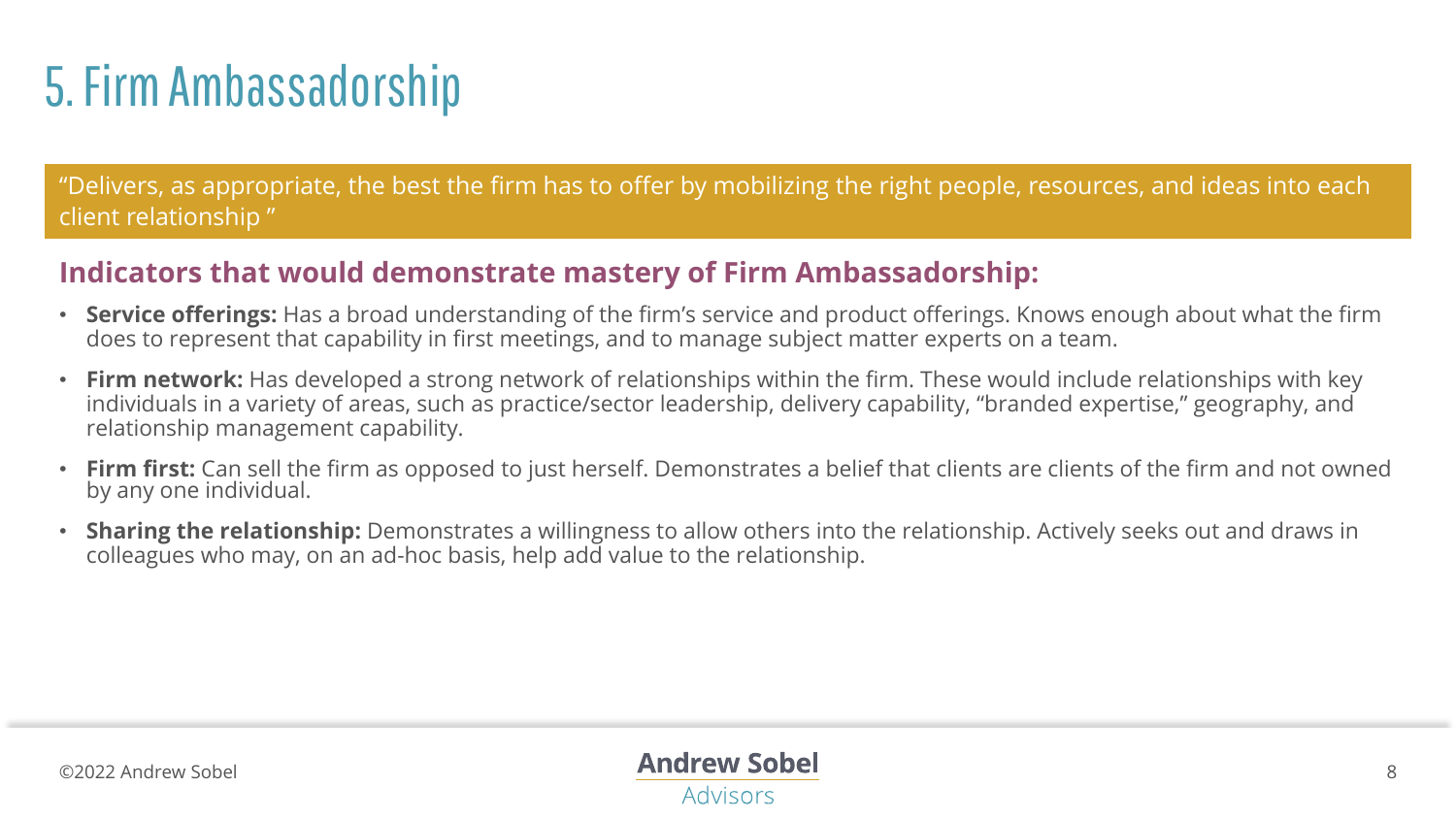## 6. Relationship Management

"Has a successful track record of developing, managing, growing, and institutionalizing complex relationships on behalf of the firm"

#### **Indicators that would demonstrate mastery of Relationship Management Skills:**

- **Winning the sale:** Is able to consistently convert leads into paid projects, programs, or transactions. Can analyze a client's buying network and develop strategies to help meet each player's business and personal wins. Mobilizes the right team and set of institutional resources for each sales opportunity. Successfully negotiates the commercial aspects of the contract with the client.
- **Many-to-many client network:** Works with his/her team to plan and build many-to-many relationships with the client. Creates multiple sponsors/supporters within the client organization, so that the departure of a single executive will not result in termination of the commercial relationship.
- **Account planning and development:** Together with the team, develops annual client plans. Meets periodically with the core team to review, reflect, and strategize about how to improve the relationship and serve the client. Seeks client feedback on the firm's performance. Follows up on agreed actions and ensures team members meet their commitments.
- **Agenda setting:** Understands and can articulate the client's most critical issues and challenges. Is forward looking--doesn't just react to client requests, but actively works with the senior client to help define his/her agenda. By building trust, has earned a "seat at the table" for the firm when important strategic or operational issues are being discussed.
- Value: Forecasts, delivers, and communicates value to the client. Can articulate core value and personal value: Both how the team is delivering against contracted-for results, and also how the team is adding value to the key executives it is working with.